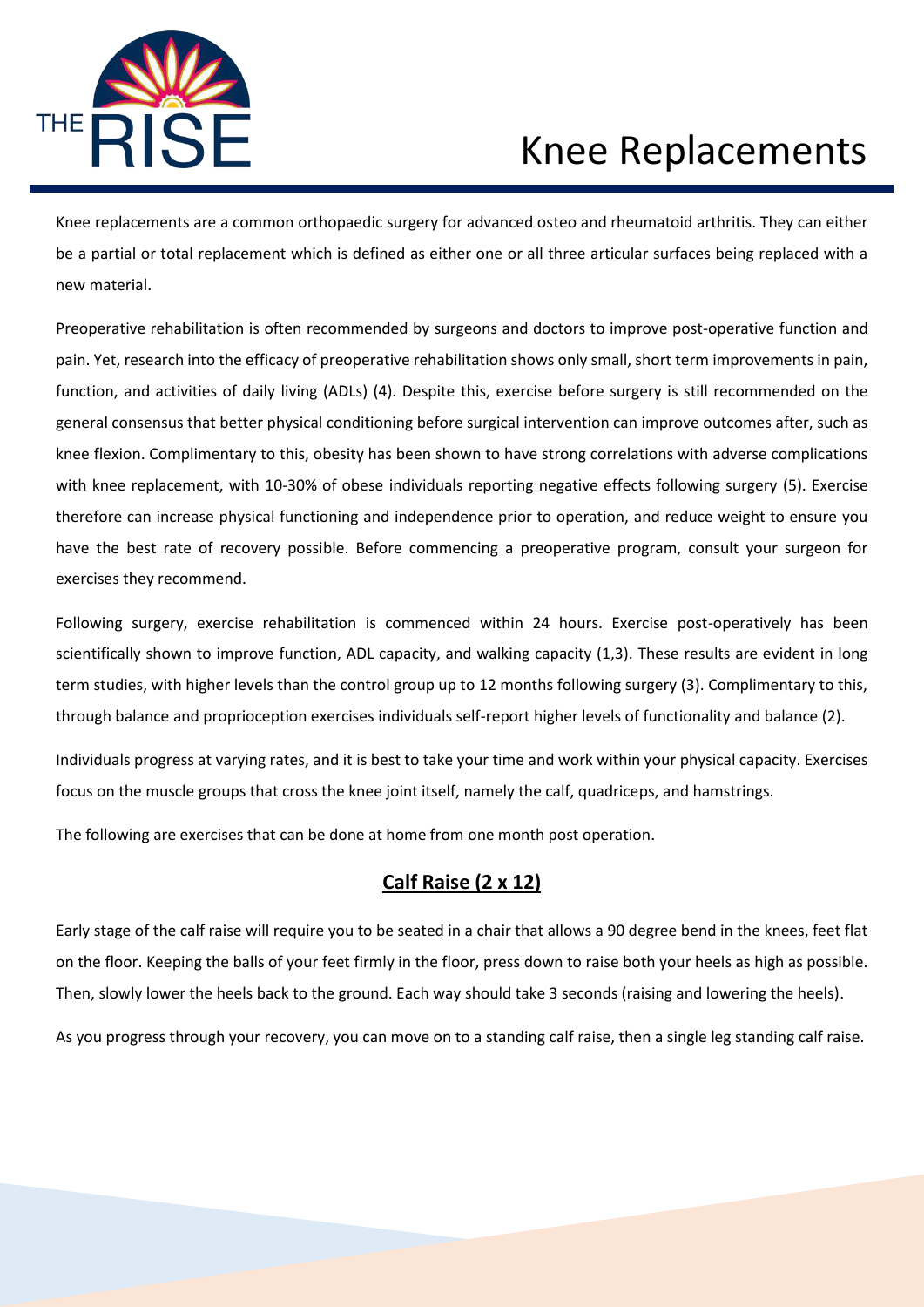



### **Seated Leg Extension (2 x 12)**

Sitting on a chair that allows your feet to be flat on the floor, slowly straighten one leg until the leg is as straight as comfortable. Hold for two seconds at the top, then slowly lower back down to the floor. Repeat the same leg 12 times, then change to the other.

Early stage knee replacement rehabilitation avoids weighted leg extension to avoid placing too much strain on the new joint. However as your knee gains strength and range of motion, adding an ankle weight to the movement can help improve the strength benefits from the exercise. The leg extension machine should be avoided until the knee is strong enough to be loaded.



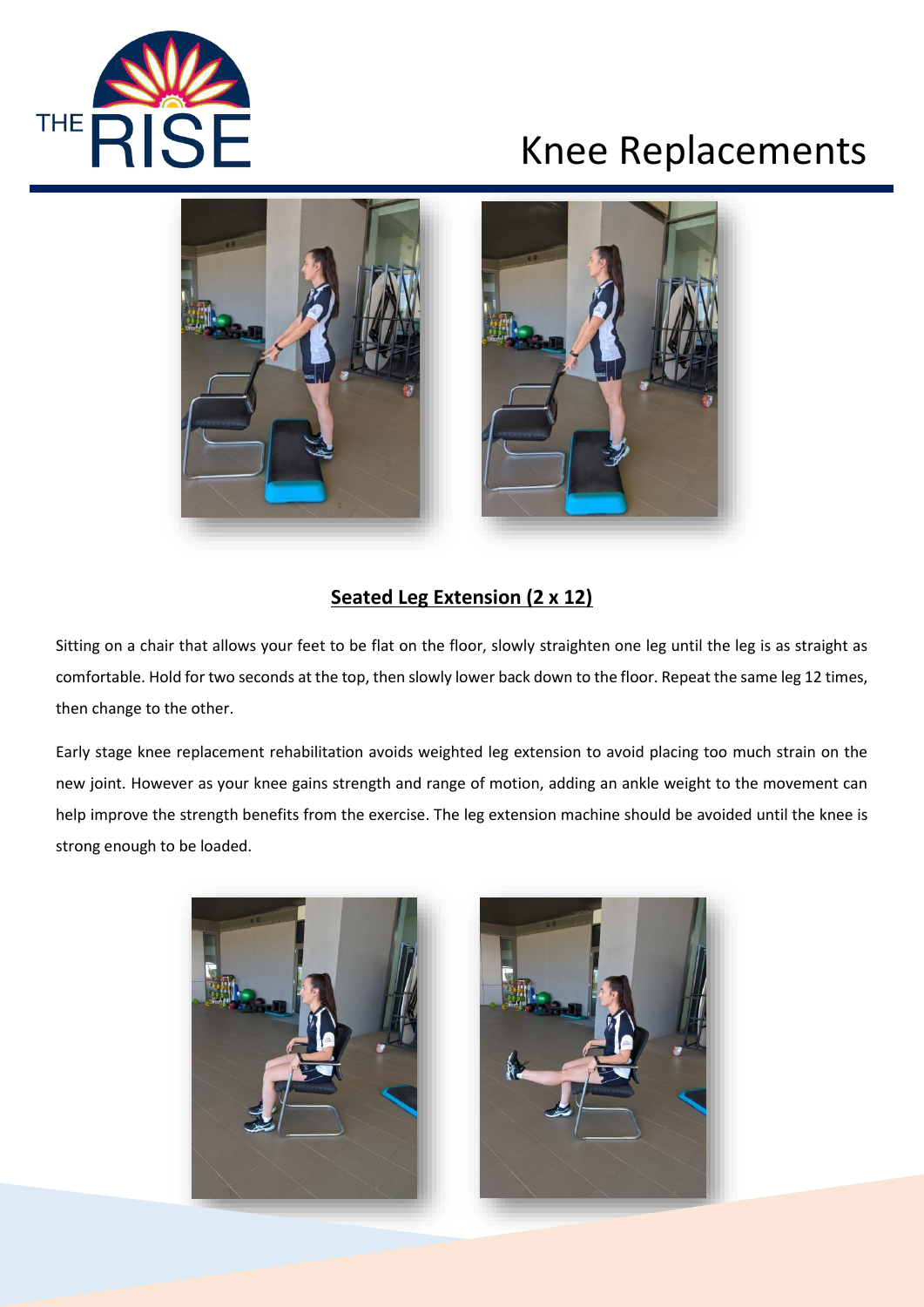

### **Standing Hamstring Curl**

This final exercise is to round off the trio; the hamstrings. Standing close to a wall or other stable surface, have both feet and knees together. Then, slowly bend one leg while keeping the knees in line until the heel is at the highest point. Hold at the top for two seconds, before slowly lowering the leg. Repeat on the same side 12 times, then switch to the other leg.

Similar to the leg extension, adding an ankle weight can increase the difficulty of the movement. The hamstring curl machine should also be avoided until later stages of rehabilitation, however are more beneficial and should not be avoided like the leg extension machine.





### **Exercises to Avoid**

- o High impact loading of the knee through jumping exercises
- $\circ$  Excessive force generation of the knee, such as heavy weighted leg extension and curls
- o Being physically inactive! Research has shown exercise to improve the outcomes of a total knee replacement  $(1,2,3)$ .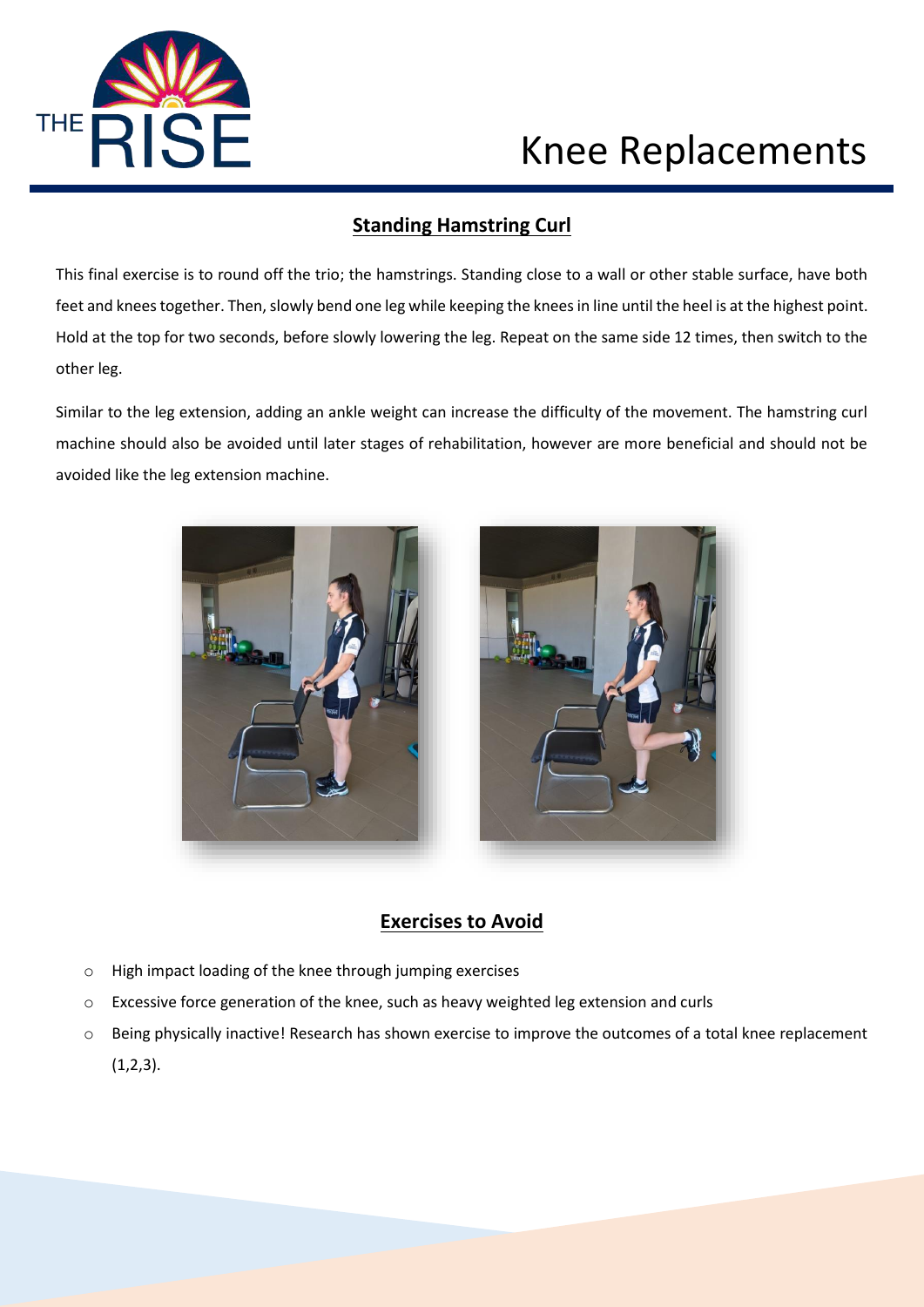

#### **Exercises to Choose**

- o Exercises that strengthen the structures of the knee (hamstrings, quadriceps, calves)
- o Exercises that strengthen the glute. The glutes are involved in the stability of the knee, so they should be strengthened too!
- $\circ$  Cardio exercises for weight management/loss. The arm ergometer is a great place to start as they do not involve the knees. When you are cleared for a bicycle, start with an upright bike with a wide seat. Upright bikes have less flexion of the knee when compared to a recumbent bike. Choose a higher seat selection to further lessen the bend.
- o Hydrotherapy. Warm water can help loosen the tight muscles following surgery, and is often recommended as soon as the stitches heal. Gentle lap walking can help the bend in the knee and often alleviates pressure.

Bayswater Waves is a multi-purpose facility, with everything to take you from prehab to maintenance. As mentioned previously, hydrotherapy is a great way to help warm and loosen the joint as well as provide a low impact environment for cardiovascular exercises. Our hydrotherapy pool has recently been fully upgraded, and at a constant toasty temperature of 38 degree. Talk to our exercise specialists in the health club about exercises that are best for your stage of recovery.

 If you prefer group training, our Silver Sneakers class is perfect for individuals over the age of 55 with various injuries and ailments. Simply mention what stage of rehabilitation you are to the instructor, and they can modify any tricky exercises for you. This class shows you that at any age, exercise is possible and fun!

For further information, call us on 9208 2415 or email me at [taylah.silvestro@bayswater.wa.gov.au](mailto:taylah.silvestro@bayswater.wa.gov.au)